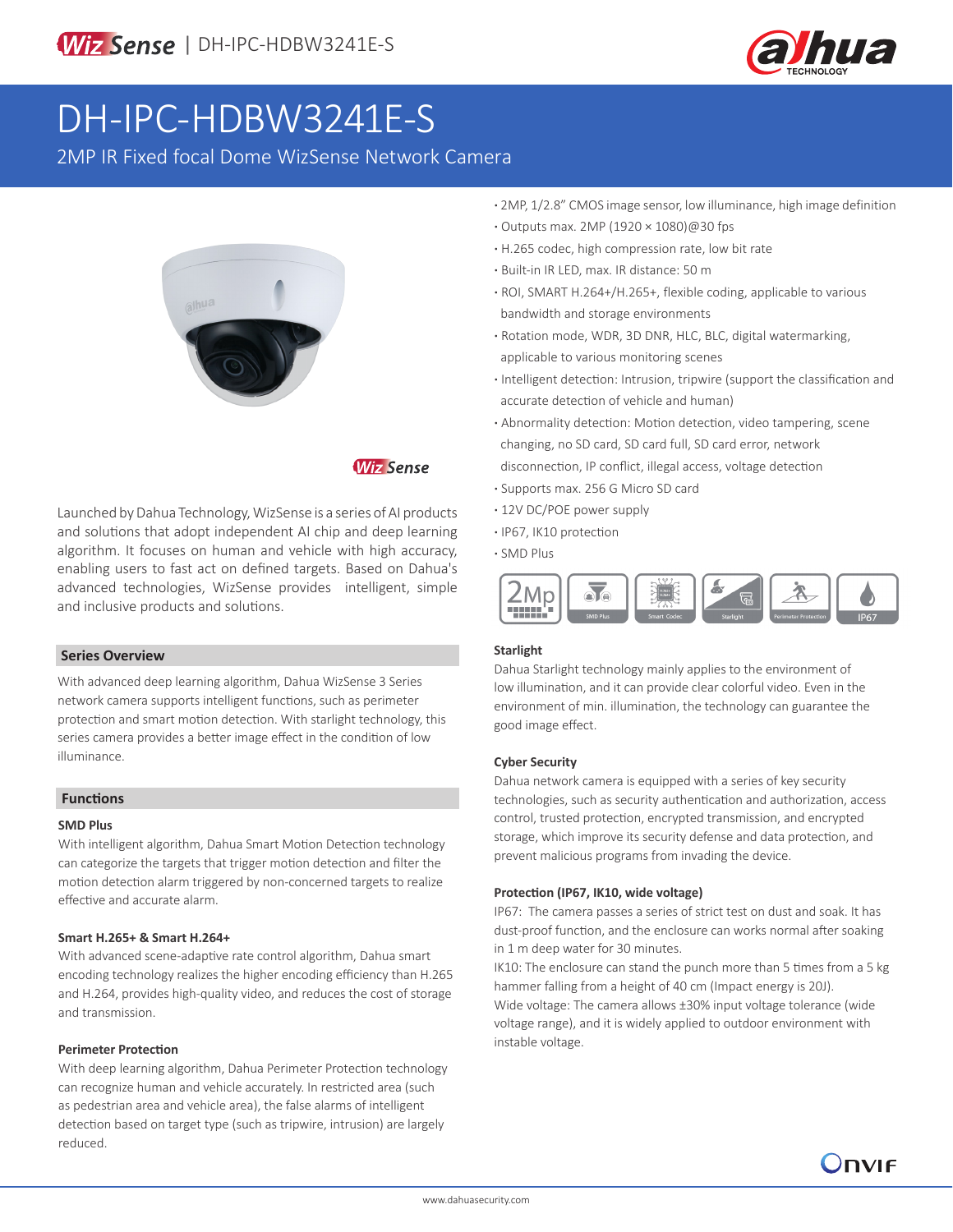# Wiz Sense | DH-IPC-HDBW3241E-S

# **Technical Specification**

| Camera                          |                   |                                                                                                                                                                       |                      |                               |                                         |
|---------------------------------|-------------------|-----------------------------------------------------------------------------------------------------------------------------------------------------------------------|----------------------|-------------------------------|-----------------------------------------|
| Image Sensor                    |                   | 1/2.8" 2Megapixel progressive CMOS                                                                                                                                    |                      |                               |                                         |
| Max. Resolution                 |                   | 1920 (H) ×1080 (V)                                                                                                                                                    |                      |                               |                                         |
| <b>ROM</b>                      |                   | <b>128 MB</b>                                                                                                                                                         |                      |                               |                                         |
| <b>RAM</b>                      |                   | 256 MB                                                                                                                                                                |                      |                               |                                         |
| <b>Scanning System</b>          |                   | Progressive                                                                                                                                                           |                      |                               |                                         |
| <b>Electronic Shutter Speed</b> |                   | Auto/Manual 1/3 s-1/100000 s                                                                                                                                          |                      |                               |                                         |
| Min. Illumination               |                   | 0.002 Lux@F1.6 (Color, 30IRE)<br>0.0002 Lux@F1.6 (B/W, 30IRE)<br>0 Lux (Illuminator on)                                                                               |                      |                               |                                         |
| S/N Ratio                       |                   | > 56 dB                                                                                                                                                               |                      |                               |                                         |
| <b>Illumination Distance</b>    |                   | 50 m (164.0 ft)                                                                                                                                                       |                      |                               |                                         |
| Illuminator On/Off Control      |                   | Auto/Manual                                                                                                                                                           |                      |                               |                                         |
| <b>Illuminator Number</b>       |                   | 3 (IR LED)                                                                                                                                                            |                      |                               |                                         |
| Pan/Tilt/Rotation Range         |                   | Pan: 0°-355°; Tilt: 0°-65°; Rotation: 0°-355°                                                                                                                         |                      |                               |                                         |
| l ens                           |                   |                                                                                                                                                                       |                      |                               |                                         |
| Lens Type                       |                   | Fixed-focal                                                                                                                                                           |                      |                               |                                         |
| Mount Type                      |                   | M12                                                                                                                                                                   |                      |                               |                                         |
| Focal Length                    |                   | 2.8 mm; 3.6 mm; 6 mm                                                                                                                                                  |                      |                               |                                         |
| Max. Aperture                   |                   | F1.6                                                                                                                                                                  |                      |                               |                                         |
| Field of View                   |                   | 2.8 mm: Horizontal:106°; vertical: 57°; diagonal: 126°<br>3.6 mm: Horizontal:87°; vertical: 46°; diagonal: 104°<br>6 mm: Horizontal:54°; vertical: 29°; diagonal: 63° |                      |                               |                                         |
| Iris Type                       |                   | Fixed                                                                                                                                                                 |                      |                               |                                         |
| <b>Close Focus Distance</b>     |                   | 2.8 mm: 0.6 m (2.0 ft)<br>3.6 mm: 1.2 m (3.9 ft)<br>6 mm: 2.5 m (8.2 ft)                                                                                              |                      |                               |                                         |
| DORI Distance                   | Lens              | Detect                                                                                                                                                                | Observe              | Recognize                     | Identify                                |
|                                 | 2.8 <sub>mm</sub> | 38.6 m<br>(126.6 ft)                                                                                                                                                  | 15.4 m<br>(50.5 ft)  | 7.7 <sub>m</sub><br>(25.3 ft) | 3.9 <sub>m</sub><br>$(12.8 \text{ ft})$ |
|                                 | 3.6mm             | 55.2 m<br>$(181.1 \text{ ft})$                                                                                                                                        | 22.1 m<br>(72.5 ft)  | 11.0 m<br>(36.1 ft)           | 5.5 <sub>m</sub><br>(18.0 ft)           |
|                                 | 6mm               | 82.8 m<br>(271.7 ft)                                                                                                                                                  | 33.1 m<br>(108.6 ft) | 16.6 m<br>(54.5 ft)           | 8.3 m<br>$(27.2 \text{ ft})$            |
| Professional, Intelligent       |                   |                                                                                                                                                                       |                      |                               |                                         |
| <b>Perimeter Protection</b>     |                   | Tripwire; intrusion (Recognition of human and vehicle)                                                                                                                |                      |                               |                                         |

| Intelligent Search       | Work together with Smart NVR to perform refine<br>intelligent search, event extraction and merging to event<br>videos              |  |
|--------------------------|------------------------------------------------------------------------------------------------------------------------------------|--|
| Video                    |                                                                                                                                    |  |
| Video Compression        | H.265; H.264; H.264H; H.264B; MJPEG(only supported<br>by sub stream)                                                               |  |
| Smart Codec              | Smart H.265+/ Smart H.264+                                                                                                         |  |
| Video Frame Rate         | Main stream (1920 × 1080@1-25/30 fps)<br>sub stream(704 × 576@1-25 fps/704 × 480@1-30 fps)<br>third stream(1280 × 720@1-25/30 fps) |  |
| <b>Stream Capability</b> | 3 streams                                                                                                                          |  |

| Resolution                     | 1080p (1920 × 1080); 1.3M (1280 × 960); 720p (1280<br>× 720); D1 (704 × 576/704 × 480); VGA (640 × 480); CIF<br>$(352 \times 288/352 \times 240)$                                                                                                                                |  |  |
|--------------------------------|----------------------------------------------------------------------------------------------------------------------------------------------------------------------------------------------------------------------------------------------------------------------------------|--|--|
| <b>Bit Rate Control</b>        | CBR/VBR                                                                                                                                                                                                                                                                          |  |  |
| Video Bit Rate                 | H.264: 3 Kbps-8192 Kbps<br>H.265: 3 Kbps-8192 Kbps                                                                                                                                                                                                                               |  |  |
| Day/Night                      | Auto(ICR)/Color/B/W                                                                                                                                                                                                                                                              |  |  |
| BLC                            | Yes                                                                                                                                                                                                                                                                              |  |  |
| HLC                            | Yes                                                                                                                                                                                                                                                                              |  |  |
| WDR                            | 120 dB                                                                                                                                                                                                                                                                           |  |  |
| <b>White Balance</b>           | Auto/natural/street lamp/outdoor/manual/regional<br>custom                                                                                                                                                                                                                       |  |  |
| Gain Control                   | Auto/Manual                                                                                                                                                                                                                                                                      |  |  |
| <b>Noise Reduction</b>         | 3D DNR                                                                                                                                                                                                                                                                           |  |  |
| <b>Motion Detection</b>        | OFF/ON (4 areas, rectangular)                                                                                                                                                                                                                                                    |  |  |
| Region of Interest(RoI)        | Yes (4 areas)                                                                                                                                                                                                                                                                    |  |  |
| <b>Smart Illumination</b>      | Yes                                                                                                                                                                                                                                                                              |  |  |
| Image Rotation                 | 0°/90°/180°/270° (Support 90°/270° with 1920 × 1080<br>resolution and lower.)                                                                                                                                                                                                    |  |  |
| Mirror                         | Yes                                                                                                                                                                                                                                                                              |  |  |
| Privacy Masking                | 4 areas                                                                                                                                                                                                                                                                          |  |  |
| Alarm                          |                                                                                                                                                                                                                                                                                  |  |  |
| Alarm Event                    | No SD card; SD card full; SD card error; less service time<br>of SD card (smart card supports); network disconnection;<br>IP conflict; illegal access; voltage detection; security<br>exception; motion detection; scene changing; intensity<br>change; tripwire; intrusion; SMD |  |  |
| Network                        |                                                                                                                                                                                                                                                                                  |  |  |
| Network                        | RJ-45 (10/100 Base-T)                                                                                                                                                                                                                                                            |  |  |
| <b>SDK and API</b>             | Yes                                                                                                                                                                                                                                                                              |  |  |
| Protocol                       | IPv4; IPv6; HTTP; TCP; UDP; ARP; RTP; RTSP; RTCP; RTMP;<br>SMTP; FTP; SFTP; DHCP; DNS; DDNS; QoS; UPnP; NTP;<br>Multicast; ICMP; IGMP; NFS; PPPoE; SNMP                                                                                                                          |  |  |
| <b>Cyber Security</b>          | Video encryption; firmware encryption; configuration<br>encryption; Digest; WSSE; account lockout; security logs;<br>IP/MAC filtering; generation and importing of X.509<br>certification; syslog; HTTPS; 802.1x; trusted boot; trusted<br>execution; trusted upgrade            |  |  |
| Interoperability               | ONVIF(Profile S/Profile G/Profile T);CGI;P2P;Milestone;<br>Genetec                                                                                                                                                                                                               |  |  |
| Scene Self-adaptation<br>(SSA) | Yes                                                                                                                                                                                                                                                                              |  |  |
| User/Host                      | 20 (Total bandwidth: 64 M)                                                                                                                                                                                                                                                       |  |  |
| Storage                        | FTP; SFTP; Micro SD Card (support max. 256 G); NAS                                                                                                                                                                                                                               |  |  |
| <b>Browser</b>                 | IE: IE8, IE9, IE11<br>Chrome<br>Firefox                                                                                                                                                                                                                                          |  |  |
| Management Software            | Smart PSS, DSS, DMSS                                                                                                                                                                                                                                                             |  |  |
| Mobile Phone                   | IOS; Android                                                                                                                                                                                                                                                                     |  |  |
| Certification                  |                                                                                                                                                                                                                                                                                  |  |  |